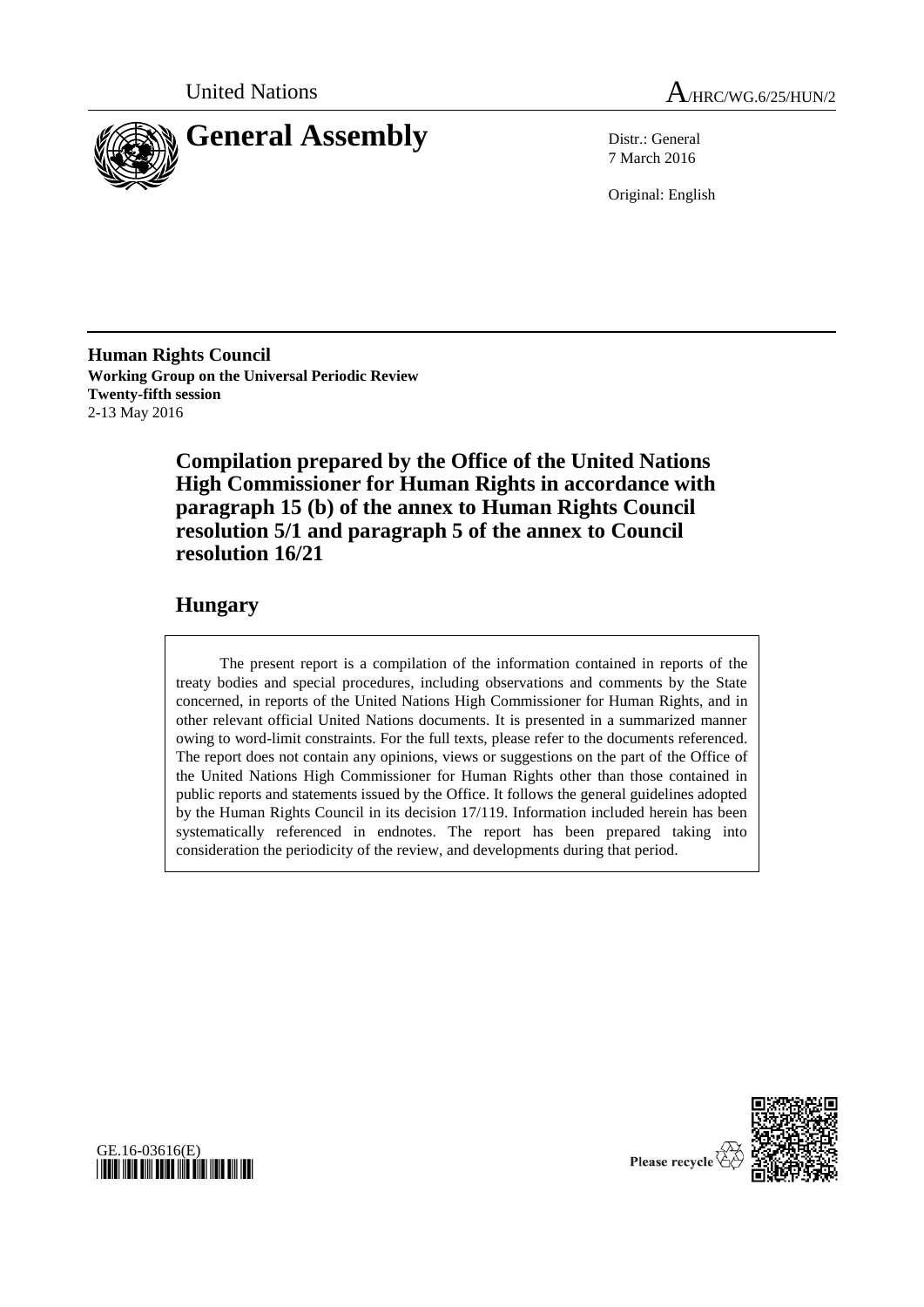# **I. Background and framework**

# **A. Scope of international obligations**<sup>1</sup>

### **1. International human rights treaties** 2

|                                             | Status during previous cycle                                  | Action after review | Not ratified/not accepted |
|---------------------------------------------|---------------------------------------------------------------|---------------------|---------------------------|
| Ratification, accession or<br>succession    | <b>ICERD</b> (1967)                                           | OP-CAT (2012)       | <b>ICRMW</b>              |
|                                             | <b>ICESCR (1974)</b>                                          |                     | <b>ICPPED</b>             |
|                                             | <b>ICCPR</b> (1974)                                           |                     |                           |
|                                             | ICCPR-OP 2 (1994)                                             |                     |                           |
|                                             | <b>CEDAW</b> (1980)                                           |                     |                           |
|                                             | CAT (1987)                                                    |                     |                           |
|                                             | CRC (1991)                                                    |                     |                           |
|                                             | OP-CRC-AC (2010)                                              |                     |                           |
|                                             | OP-CRC-SC (2010)                                              |                     |                           |
|                                             | CRPD (2007)                                                   |                     |                           |
| Reservations and/or<br>declarations         | <b>ICERD</b><br>(declarations: arts. $17(1)$ and $18$<br>(1)) |                     |                           |
|                                             | <b>ICESCR</b><br>(declarations: art. $26(1)$ and $(3)$ )      |                     |                           |
|                                             | <b>ICCPR</b><br>(declarations: art. $48(1)$ and $(3)$ )       |                     |                           |
|                                             | OP-CRC-AC<br>(binding declaration under art. 3:<br>18 years)  |                     |                           |
| Complaints procedures,                      | ICERD, art. 14 (1989)                                         |                     | OP-ICESCR                 |
| inquiries and urgent<br>action <sup>3</sup> | ICCPR, art. 41 (1988)                                         |                     | OP-CRC-IC                 |
|                                             | <b>ICCPR-OP 1 (1988)</b>                                      |                     |                           |
|                                             | OP-CEDAW, art. 8 (2000)                                       |                     |                           |
|                                             | CAT, arts. 20, 21 and 22 (1989)                               |                     |                           |
|                                             | OP-CRPD, art. 6 (2007)                                        |                     |                           |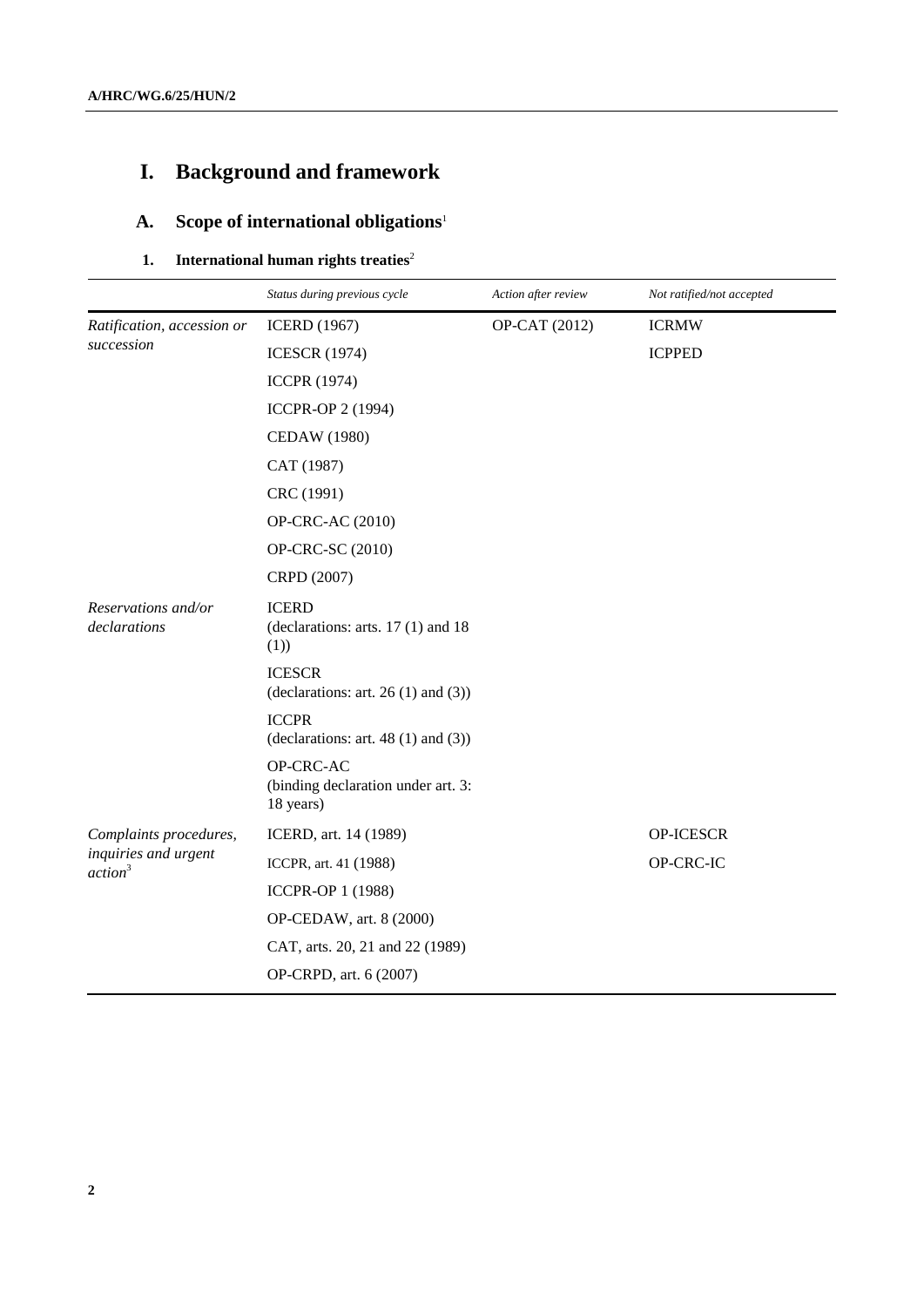|               | Status during previous cycle                                                                       | Action after review | Not ratified |
|---------------|----------------------------------------------------------------------------------------------------|---------------------|--------------|
| or succession | Ratification, accession Convention on the Prevention<br>and Punishment of the Crime of<br>Genocide |                     |              |
|               | Rome Statute of the International<br>Criminal Court                                                |                     |              |
|               | Palermo Protocol <sup>4</sup>                                                                      |                     |              |
|               | Conventions on refugees and<br>stateless persons <sup>5</sup>                                      |                     |              |
|               | Geneva Conventions of<br>12 August 1949 and Additional<br>Protocols I, II and III <sup>6</sup>     |                     |              |
|               | ILO fundamental conventions <sup>7</sup>                                                           |                     |              |
|               | ILO Conventions Nos. 169 and<br>$189^{8}$                                                          |                     |              |
|               | Convention against<br>Discrimination in Education                                                  |                     |              |

### **2. Other main relevant international instruments**

1. In 2014, the Committee of the Rights of the Child recommended that Hungary ratify OP-CRC-IC, OP-CESCR, ICRMW and ICPPED. 9

2. In 2013, the Committee on the Elimination of Discrimination against Women encouraged Hungary to consider ratifying ICRMW and ICPPED.<sup>10</sup>

3. The same Committee urged Hungary to ratify the Council of Europe Convention on Preventing and Combating Violence against Women and Domestic Violence, and to accept the amendment to article  $20(1)$  of CEDAW.<sup>11</sup>

4. In 2012, the Special Rapporteur on contemporary forms of racism, racial discrimination, xenophobia and related intolerance recommended that Hungary accede to the international and regional human rights instruments to which it was not yet a party, including ICRMW.<sup>12</sup>

### **B. Constitutional and legislative framework**

5. The Special Rapporteur on racism recommended that all the constitutional provisions restricting certain human rights to Hungarian citizens, including the right to education and the enjoyment of social security, be revised to extend equal human rights protection to all individuals residing in Hungary, including non-citizens.<sup>13</sup>

### **C. Institutional and human rights infrastructure and policy measures**

6. The Committee on the Rights of the Child recommended in 2014 that Hungary take measures to comply with the requirements of the principles relating to the status of national institutions for the promotion and protection of human rights (the Paris Principles) by ensuring the independence of the Commissioner for Fundamental Rights, including in the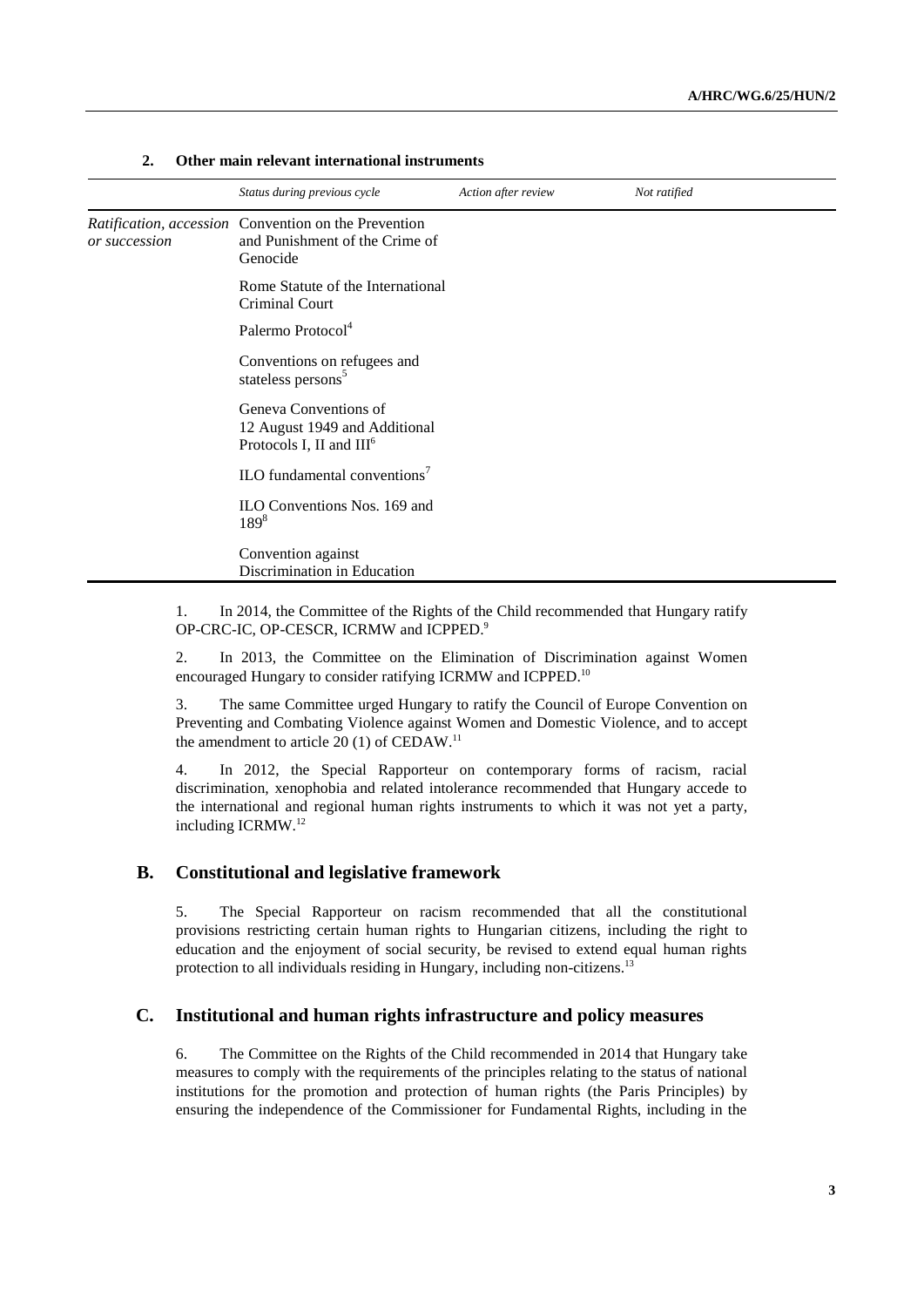areas of funding, mandate and immunities.<sup>14</sup> The Committee on the Elimination of Discrimination against Women made similar recommendations.<sup>15</sup>

7. In 2014, the Working Group on Arbitrary Detention recommended that the Government continue to be committed, via its Equal Treatment Authority, to implement and provide training on its policies of non-discrimination.<sup>16</sup> The Committee on the Elimination of Discrimination against Women was concerned about the insufficient provision of resources for the Equal Treatment Authority and the lack of effective remedies in cases of discrimination. It recommended that Hungary allocate to the Authority adequate resources; facilitate access to its complaint mechanisms by all women; and introduce follow-up mechanisms with regard to its decisions on specific petitions.<sup>17</sup> The Special Rapporteur on racism recommended that measures be taken to ensure that the Equal Treatment Authority was fully independent.<sup>18</sup>

8. The Committee on the Elimination of Discrimination against Women recommended that Hungary ensure the necessary financial, technical and human resources for the Department of Family Policy of the Ministry of Human Resources to discharge its mandate and to complete the establishment of the envisaged entities for the advancement of women, in particular the Council for Social Equality among Women and Men.<sup>19</sup>

9. The Committee on the Rights of Persons with Disabilities was concerned that the National Disability Council was not in compliance with the Paris Principles and called upon Hungary in 2012 to set up an independent monitoring mechanism in accordance with the Paris Principles and to ensure the full participation of civil society in the monitoring process and framework.<sup>20</sup>

10. The Committee on the Rights of the Child recommended that Hungary consider establishing an independent ombudsman for children.<sup>21</sup>

### **II. Cooperation with human rights mechanisms**

### **A. Cooperation with treaty bodies**

#### **1. Reporting status**

| Treaty body                                                                | Concluding<br>in previous review | observations included Latest report submitted since Latest concluding<br>previous review | observations  | Reporting status                                       |
|----------------------------------------------------------------------------|----------------------------------|------------------------------------------------------------------------------------------|---------------|--------------------------------------------------------|
| Committee on the August 2002<br>Elimination of<br>Racial<br>Discrimination |                                  |                                                                                          |               | Eighteenth report overdue since<br>2004                |
| Committee on<br>Economic, Social<br>and Cultural<br>Rights                 | May 2007                         |                                                                                          |               | Combined fourth to sixth reports<br>overdue since 2009 |
| Human Rights<br>Committee                                                  | October 2010                     |                                                                                          |               | Sixth report overdue since 2014                        |
| Committee on the August 2007<br>Elimination of<br>Discrimination           |                                  | 2011                                                                                     | February 2013 | Ninth report due in 2017                               |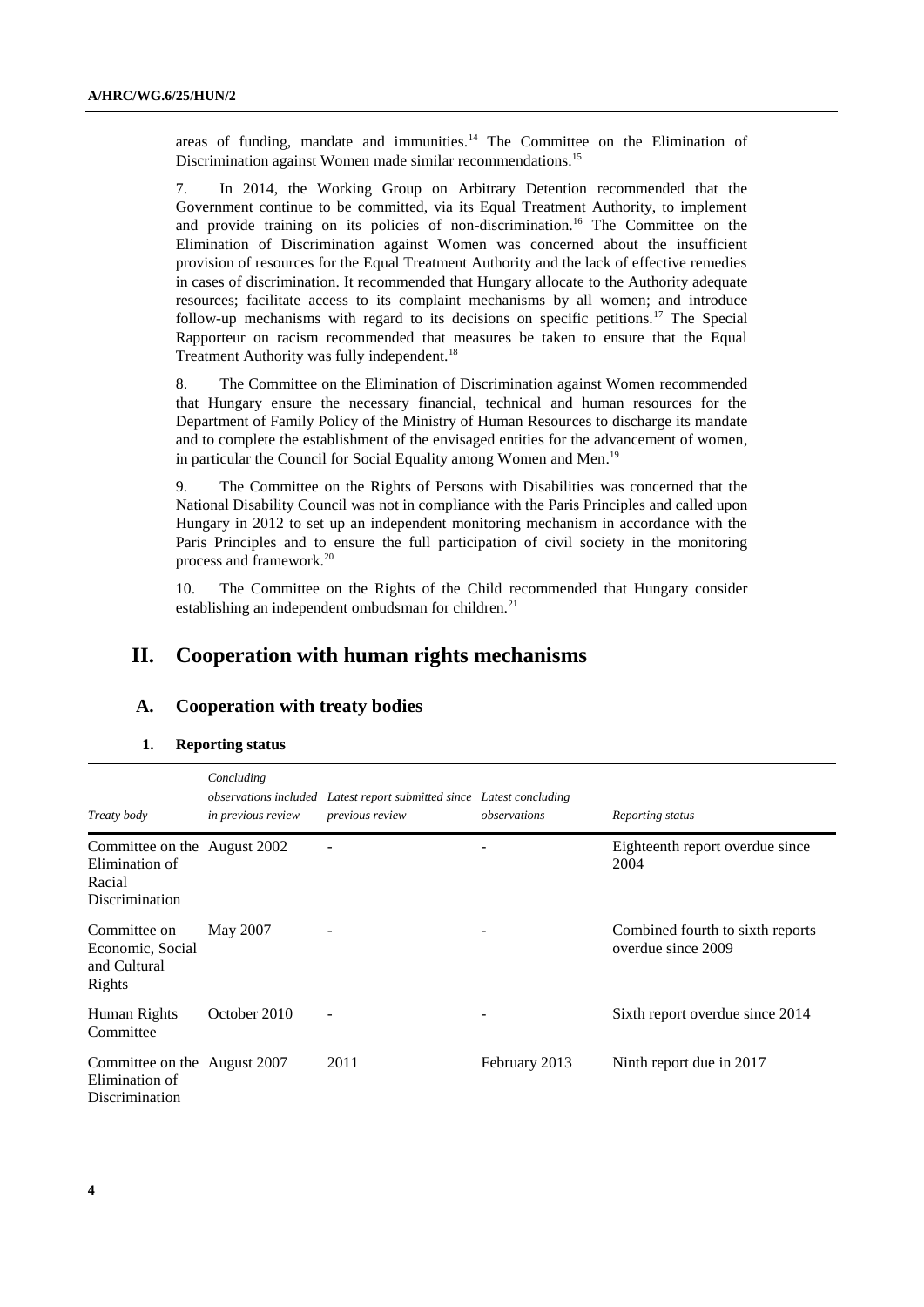| Treaty body                                                         | Concluding<br>in previous review | observations included Latest report submitted since Latest concluding<br>previous review              | observations                                                                                                  | Reporting status                                                        |
|---------------------------------------------------------------------|----------------------------------|-------------------------------------------------------------------------------------------------------|---------------------------------------------------------------------------------------------------------------|-------------------------------------------------------------------------|
| against Women                                                       |                                  |                                                                                                       |                                                                                                               |                                                                         |
| Committee<br>against Torture                                        | November 2006                    |                                                                                                       |                                                                                                               | Combined fifth and sixth reports<br>due in 2014 (initially due in 2010) |
| Committee on the January 2006<br>Rights of the<br>Child             |                                  | 2012 (third to fifth)<br>reports on CRC, initial<br>reports on OP-CRC-<br>AC and on OP-CRC-<br>$SC$ ) | September 2014<br>(third to fifth)<br>reports on CRC,<br>initial reports on<br>OP-CRC-AC and<br>on OP-CRC-SC) | Sixth report due in 2019                                                |
| Committee on the -<br><b>Rights of Persons</b><br>with Disabilities |                                  | 2010                                                                                                  | September 2012                                                                                                | Combined second and third<br>reports due in 2017                        |

# **2. Responses to specific follow-up requests by treaty bodies**

### *Concluding observations*

| Treaty body                                                              | Due in          | Subject matter                                                                                                                                                                                                                                                                                                                                                     | Submitted in                                                                              |
|--------------------------------------------------------------------------|-----------------|--------------------------------------------------------------------------------------------------------------------------------------------------------------------------------------------------------------------------------------------------------------------------------------------------------------------------------------------------------------------|-------------------------------------------------------------------------------------------|
| Human Rights<br>Committee                                                | 2011            | Review the provisions of Act LXIII on the<br>Protection of Personal Data and Public<br>Access to Data of Public Interest; living<br>conditions and treatment of asylum seekers<br>and refugees; hate speech <sup>22</sup>                                                                                                                                          | $2012$ ; <sup>23</sup> further information<br>requested; <sup>24</sup> 2015 <sup>25</sup> |
| Committee on<br>the Elimination<br>of<br>Discrimination<br>against Women | 2015            | Law on domestic violence, and<br>criminalization of violence against women;<br>legislation on restraining orders; definition<br>of rape in the Criminal Code; adequate<br>access to family planning services and<br>affordable contraceptives for all women;<br>access to safe abortion; elimination of<br>forced sterilization of women with<br>disabilities $26$ | $2015$ ; <sup>27</sup> further information<br>requested $^{28}$                           |
| Committee on<br>the Rights of<br>Persons with<br><b>Disabilities</b>     | 2013            | Equal recognition before the law;<br>participation in political and public life <sup>29</sup>                                                                                                                                                                                                                                                                      | 2013 <sup>30</sup>                                                                        |
| <b>Views</b>                                                             |                 |                                                                                                                                                                                                                                                                                                                                                                    |                                                                                           |
| Treaty body                                                              | Number of views | <b>Status</b>                                                                                                                                                                                                                                                                                                                                                      |                                                                                           |
| Committee on<br>the Rights of<br>Persons with<br><b>Disabilities</b>     | $2^{31}$        | Follow-up dialogue ongoing $32$                                                                                                                                                                                                                                                                                                                                    |                                                                                           |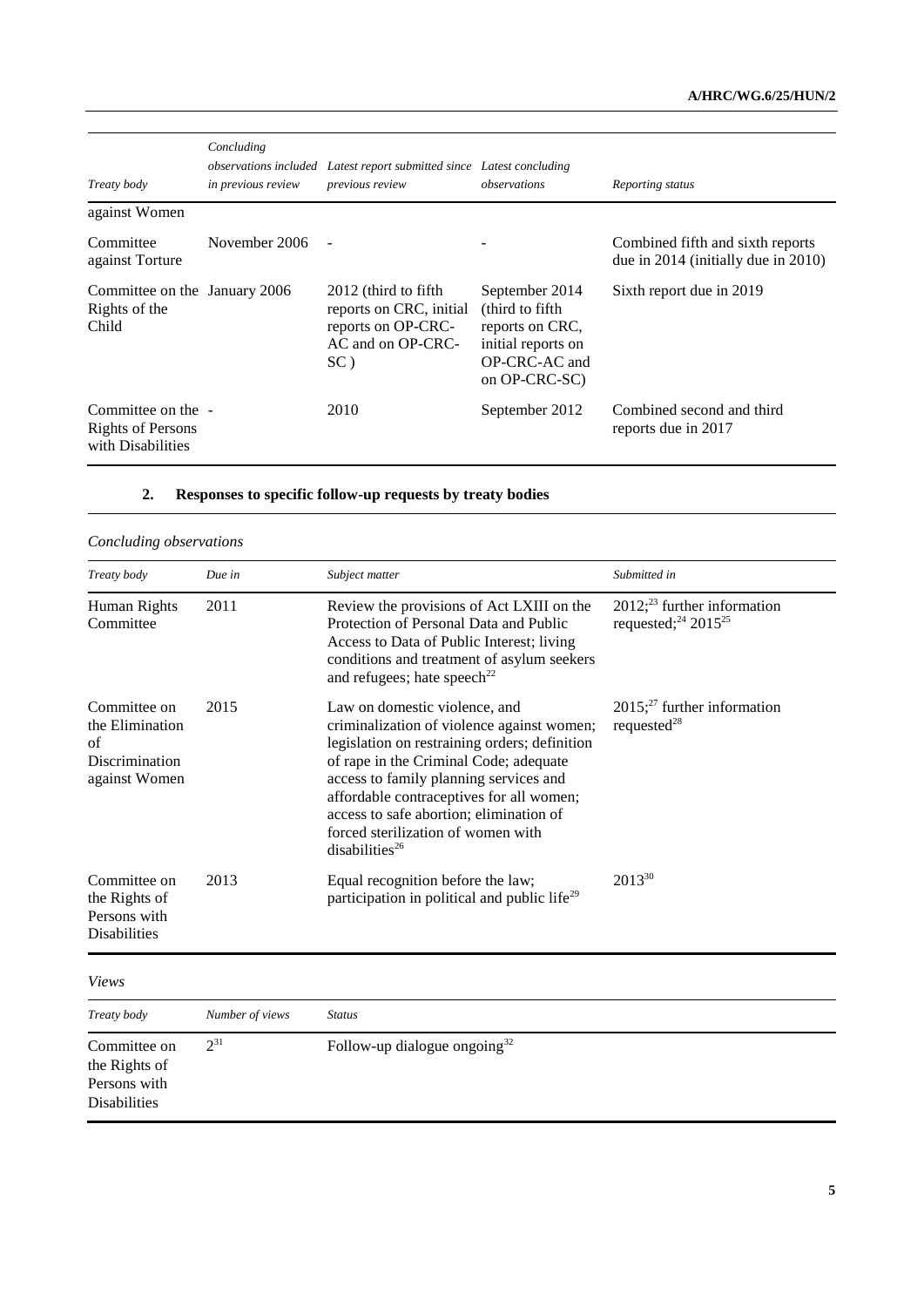11. In 2015, the Human Rights Committee asked Hungary about measures taken to ensure full compliance with each of the Views adopted under the Optional Protocol.<sup>33</sup>

# *Status during previous cycle Current status Standing invitation* Yes Yes *Yes Visits undertaken* Minority issues Racism Toxic wastes Arbitrary detention Human rights defenders *Visits agreed to in principle*  $\qquad -$  Discrimination against women Freedom of opinion and expression Freedom of peaceful association and of assembly *Visits requested* - Racism *Responses to letters of allegation*  During the period under review, seven communications were sent. The *and urgent appeals* Government replied to seven communications.

### **B. Cooperation with special procedures**<sup>34</sup>

### **C. Cooperation with the Office of the United Nations High Commissioner for Human Rights**

12. The Committee on the Rights of the Child recommended that Hungary seek technical cooperation from, among others, the Office of the United Nations High Commissioner for Human Rights (OHCHR), the United Nations Children's Fund (UNICEF) and the United Nations Office on Drugs and Crime. <sup>35</sup> Hungary contributed financially to OHCHR in 2011, 2012, 2013 and 2015.<sup>36</sup>

### **III. Implementation of international human rights obligations, taking into account applicable international humanitarian law**

### **A. Equality and non-discrimination**

13. The Committee on the Elimination of Discrimination against Women was concerned about the persistence of stereotyped division of gender roles in family and society and the support of such roles throughout the State's policies and priorities. It called on Hungary to implement a comprehensive programme to overcome those stereotypical attitudes.<sup>37</sup>

14. The same Committee noted that the Fundamental Law recognized the general principle of non-discrimination and provided a legal basis for the introduction of temporary special measures. The Committee urged Hungary to review its family and gender-equality policies to ensure that the former did not restrict the full enjoyment by women of their right to non-discrimination and equality.38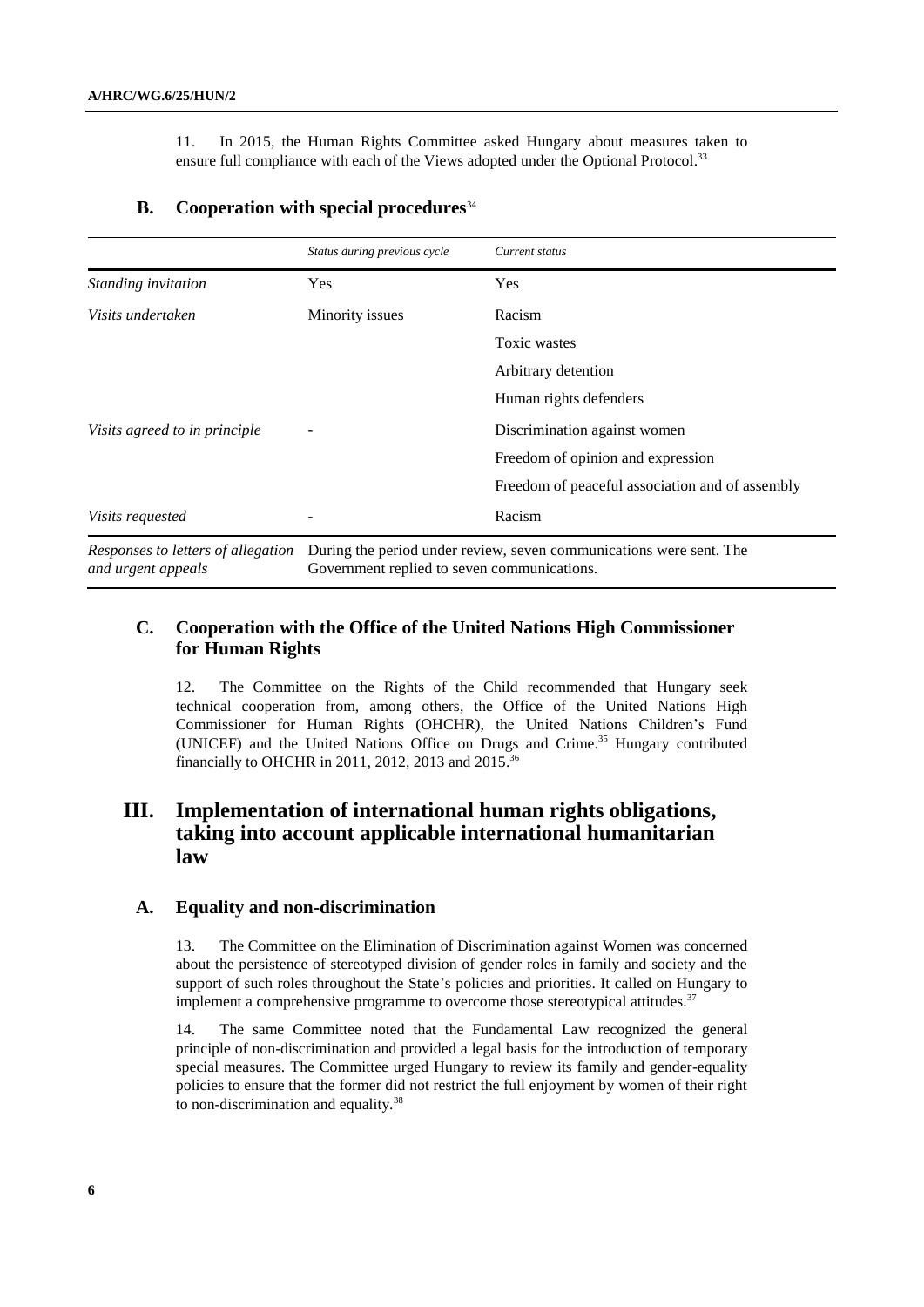15. The same Committee was deeply concerned that women belonging to ethnic minorities, such as Roma women, were subjected to multiple discrimination and exclusion, in the absence of a comprehensive plan of action aimed at protecting their rights and improving their living conditions. It urged Hungary to include specific components in public policies and budgets to address the needs of women belonging to minorities, including Roma women and women with disabilities, in order to eliminate all forms of discrimination against them.<sup>39</sup> The Committee on the Rights of the Child made a similar recommendation regarding Roma children.<sup>40</sup>

16. The Special Rapporteur on racism recommended that the Government step up efforts to prevent and eliminate all manifestations of anti-Semitism<sup>41</sup> and take resolute measures to condemn hate speech, including against Roma. $42$  He also urged the Government to take more resolute measures to tackle the phenomenon of extremist paramilitary organizations targeting Roma.<sup>43</sup>

17. The Working Group on Arbitrary Detention indicated that the Government should intensify its efforts to combat discrimination against and ill-treatment of Roma, persons belonging to national minorities and non-citizens by law enforcement officials, especially the police, including through the strict application of relevant legislation and regulations providing for sanctions.<sup>44</sup>

18. The Committee on the Rights of the Child was concerned about the still-prevalent discriminatory attitude of the public against children in marginalized and disadvantaged situations, and urged Hungary to implement its laws that prohibited discrimination against them.<sup>45</sup> The Committee on the Rights of Persons with Disabilities made similar recommendations.<sup>46</sup>

19. The Committee on the Elimination of Discrimination against Women recommended that Hungary adopt measures aimed at preventing discrimination against sex workers and ensure that legislation on their right to safe working conditions is guaranteed at national and local levels. 47

### **B. Right to life, liberty and security of person**

20. The United Nations High Commissioner for Human Rights expressed concern in 2015 about calls by the Government of Hungary for a debate on a possible reintroduction of the death penalty. 48

21. The Committee on the Elimination of Discrimination against Women urged Hungary to amend its Criminal Code to ensure that rape is defined on the basis of the lack of voluntary consent of the victim and ensure appropriate and easily accessible health-care services for women victims of rape.<sup>49</sup>

22. While welcoming the announcement of Hungary that it would criminalize domestic violence in the Criminal Code, the Committee on the Elimination of Discrimination against Women remained concerned about the lack of specific provisions related to other forms of violence, such as economic and psychological violence and stalking. The Committee was also concerned about the absence of specific measures to prevent violence against women with disabilities, Roma women and older women. It urged Hungary to adopt a law on domestic violence and criminalize different types of violence against women.<sup>50</sup>

23. The Committee on the Rights of the Child was concerned that Hungary remained a source and transit country for trafficking in women and girls for sexual exploitation. It recommended that Hungary reduce and prevent trafficking and provide adequate incentives and protection to victims to participate in the process of investigation against traffickers.<sup>51</sup>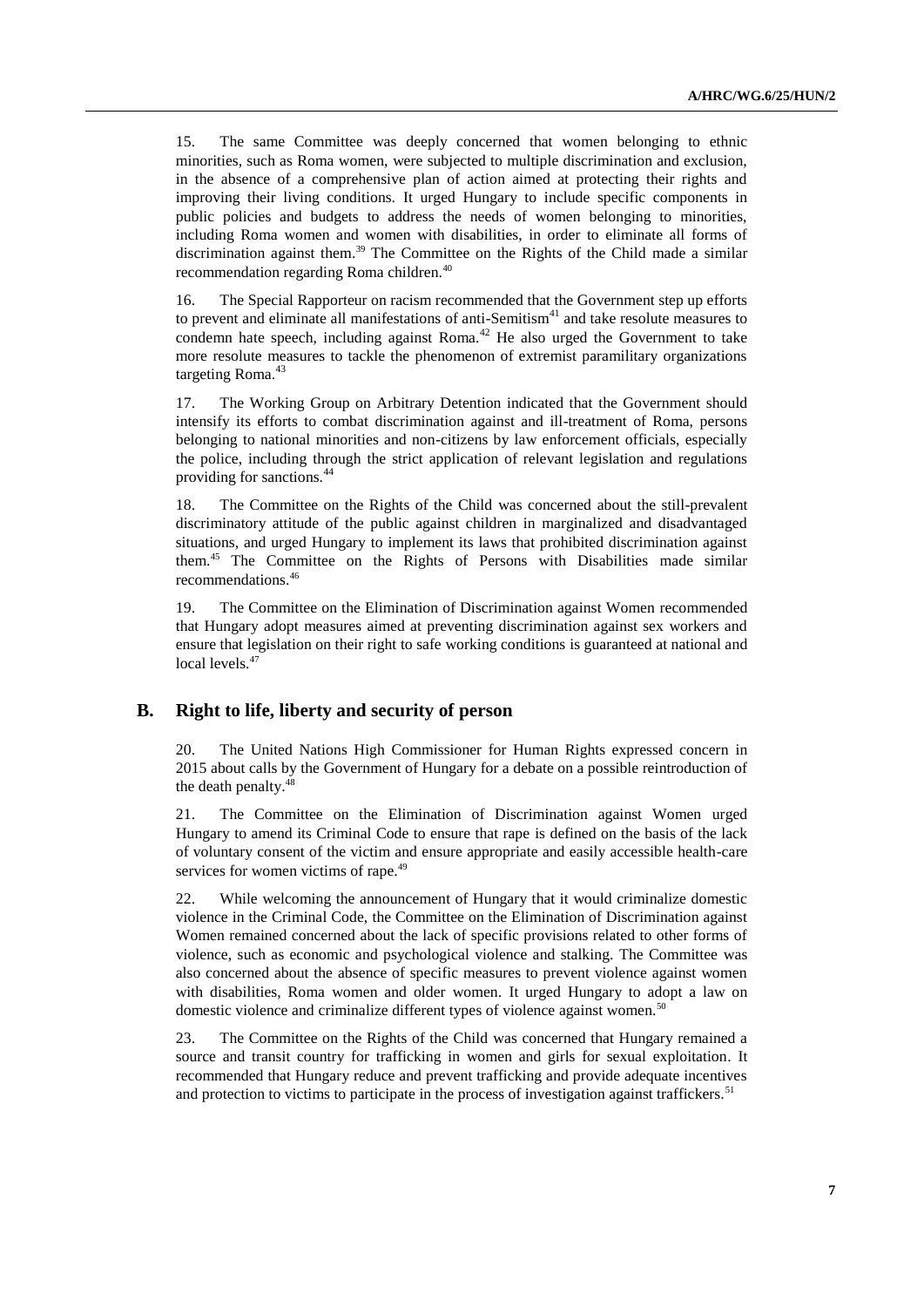24. The same Committee recommended that Hungary provide child victims of sexual exploitation and prostitution with the necessary support, assistance and protection.<sup>52</sup> The Committee on the Elimination of Discrimination against Women made similar recommendations.<sup>53</sup>

25. The Committee on the Rights of the Child was concerned that there were no mechanisms in place to identify and monitor children at risk of becoming victims to the offences under OP-CRC-SC, and encouraged the State to establish a mechanism to identify and monitor children in those situations.<sup>54</sup>

26. The same Committee regretted that the prohibition on the use of corporal punishment against children was not implemented in the family and schools. It urged Hungary to implement the prohibition in all settings and to ensure that school guards are prohibited from using physical force against children under any circumstance.<sup>55</sup>

27. The Working Group on Arbitrary Detention noted with concern the lack of effective legal assistance for arrested persons<sup>56</sup> and called upon the Hungarian authorities to take steps, including at the legislative level, to ensure that all detained persons have access to a lawyer as from the very outset of their deprivation of liberty.<sup>57</sup>

28. The Working Group on Arbitrary Detention noted that 28 per cent of the prison population were pretrial detainees and that the overcrowding ratio was at 140 per cent.<sup>58</sup> It expressed its concern at the length of the initial pretrial detention phase (up to 72 hours), ongoing pretrial detention on police premises and the high risk of ill-treatment.<sup>59</sup>

29. The Committee on the Rights of the Child was concerned about the lengthy pretrial detention of children and about children being sentenced to deprivation of liberty for petty crimes. It urged Hungary to ensure that detention of children be used only as a measure of last resort and for the shortest possible time and abolish the practice of sentencing children to prison terms for petty crimes, in particular by eradicating the practice of converting fines to prison terms.<sup>60</sup>

30. The Working Group on Arbitrary Detention indicated that the Law on Misdemeanours upheld the extended list of offences punishable with confinement and criminalized homelessness.<sup>61</sup> The Working Group invited Hungary to review the situation of misdemeanour offenders in police holding facilities and the practice of holding remand prisoners in police establishments.<sup>62</sup>

The Committee on the Rights of Persons with Disabilities recommended that Hungary review provisions in legislation that allowed for the deprivation of liberty on the basis of disability and adopt measures to ensure that health-care services, including all mental health care services, are based on the free and informed consent of the person concerned.<sup>63</sup>

#### **C. Administration of justice, including impunity, and the rule of law**

31. In 2013 the United Nations High Commissioner for Human Rights urged the Government of Hungary to revoke a series of constitutional changes that had been widely criticized by international and regional human rights bodies as representing a backward step in human rights protection, underscoring that the changes undermined the independence of judges and were a serious threat to democracy.<sup>64</sup>

32. The Committee on the Rights of the Child was concerned about the suspension of juvenile courts and about the lowering of the age of criminal responsibility from 14 to 12 years for a number of offences. It urged Hungary to reinstate the juvenile courts with judges who had undergone special training and to raise the age of criminal responsibility to 14 years, even for the most serious crimes.<sup>65</sup>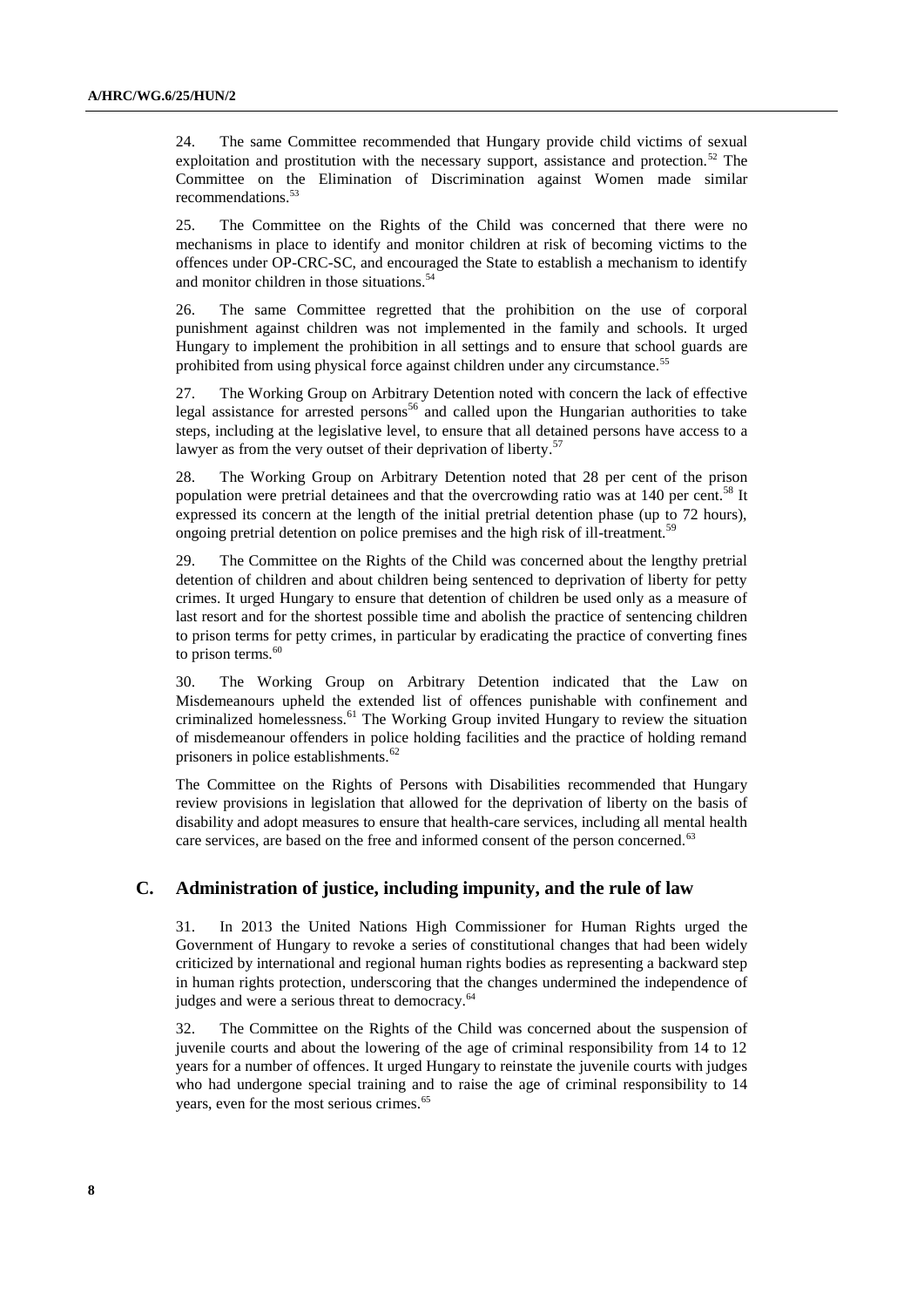33. The Committee on the Elimination of Discrimination against Women remained concerned about limited access by women victims of trafficking to justice, and recommended that Hungary provide them with adequate assistance and protection, including by ensuring legal aid.<sup>66</sup>

34. The Special Rapporteur on racism urged the Government to take the necessary measures to put an end to the harsh conditions of detention of asylum seekers and illegal migrants, including acts of ill-treatment in detention facilities.<sup>67</sup>

35. The Human Rights Committee requested information on the restrictions and means of restraint applied to inmates in the Special Security Regime Unit and the Special Security Unit. 68

### **D. Right to privacy, marriage and family life**

36. The Committee on the Elimination of Discrimination against Women noted that the definition of family in Act CCXI of 2011 on the protection of families included only relationships based on a marriage. It recommended that Hungary amend its law in line with the Constitutional Court's view that the definition of family was too narrow.<sup>69</sup>

37. The same Committee was concerned that children under 16 years could get married upon obtaining authorization from the Court of Guardians. It recommended that Hungary raise the legal age of marriage for women and men to 18 years and institute measures to prevent early marriages.<sup>70</sup>

### **E. Freedom of religion or belief, expression, association and peaceful assembly, and the right to participate in public and political life**

38. The Committee on the Elimination of Discrimination against Women was concerned about the underrepresentation of women in senior positions in the Government and Parliament. It noted with concern that the proposed Quota Act had been rejected by Parliament. The Committee recommended that Hungary introduce temporary special measures with a view to ensuring the equal representation of women and men in elected and appointed political bodies. 71

39. The Special Rapporteur on racism urged the Government to ensure adequate representation of ethnic and national minorities in the Hungarian Parliament.<sup>72</sup>

40. The Committee on the Rights of Persons with Disabilities was concerned about the provision in the State's new Fundamental Law that permitted a judge to remove the right to vote from those with "limited mental ability", and recommended that all relevant legislation be reviewed to ensure that all persons with disabilities have a right to vote, and that they can participate in political and public life on an equal basis with others.<sup>73</sup>

41. In 2016 the Special Rapporteur on the situation of human rights defenders criticized attempts to de-legitimize defenders and undermine their legitimate activities, and called on Hungary to refrain from stigmatizing and intimidating human rights defenders, and ensure that they can conduct their work in an enabling legal and administrative environment.<sup>74</sup>

### **F. Right to work and to just and favourable conditions of work**

42. The Committee on the Elimination of Discrimination against Women was concerned about the lack of a gender perspective in its legislation and policies related to the labour market and that the participation of women in the labour market remained low. It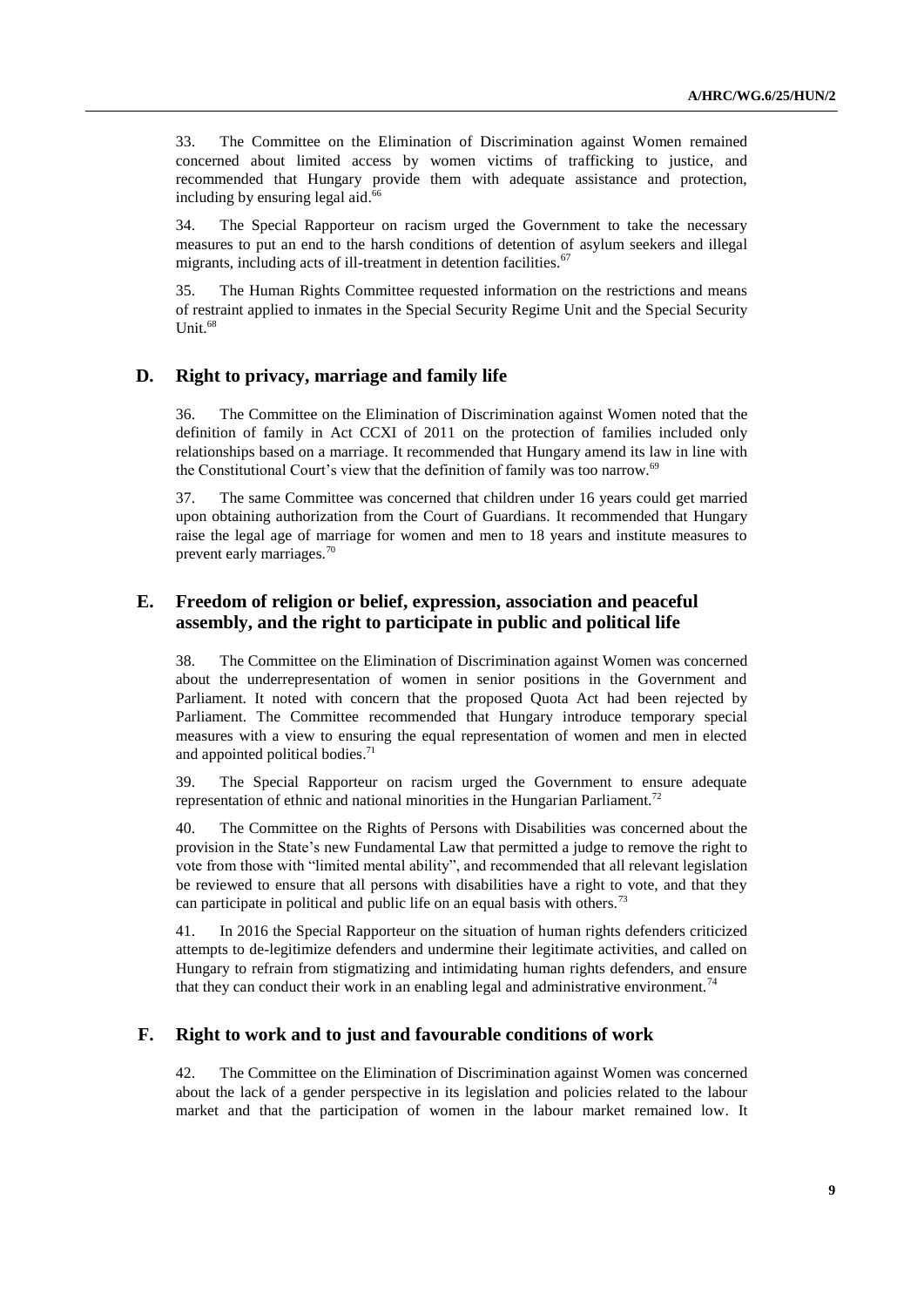recommended, inter alia, that Hungary introduce temporary special measures to ensure the substantive equality of women with men in the labour market, eliminate occupational segregation and adopt measures to redress discrimination against women at work. It also recommended that Hungary establish mechanisms to ensure increased and effective access of Roma women and migrant women to the labour market.<sup>75</sup>

43. The Committee on the Rights of Persons with Disabilities regretted that the overall employment rate of persons with disabilities remained lower than for other population groups despite efforts made. It recommended that Hungary effectively implement the disability-specific provisions of the Labour Code and develop programmes to integrate persons with disabilities into the open labour market and the education and professional training systems. 76

### **G. Right to health**

44. The Committee on the Elimination of Discrimination against Women noted the widespread privatization of health, education and other social services in Hungary, and urged the State to ensure that the policy of the privatization does not deprive women of continuous access to good quality basic services in the field of economic, social and cultural rights.<sup>77</sup>

45. The same Committee noted with concern the limited access to and inadequate quality of sexual and reproductive health services for women with disabilities, women with low income, Roma women, women living in rural areas and women living with HIV/AIDS. The Committee urged Hungary to improve the quality of and increase women's access to sexual and reproductive health services.<sup>78</sup>

46. The same Committee was concerned, inter alia, about campaigns supported by the State that stigmatized abortion and the limited access to emergency contraceptives. It urged Hungary to cease all negative interference with women's sexual and reproductive rights and to provide adequate access to family planning services and affordable contraceptives, including emergency contraception, to all women.<sup>79</sup> The Committee on the Rights of the Child raised similar recommendations regarding adolescent health.<sup>80</sup>

### **H. Right to education**

47. The Committee on the Elimination of Discrimination against Women recommended that Hungary eliminate segregation of Roma girls in the educational system and provide them with equal access to quality education at all levels.<sup>81</sup>

48. The Committee on the Rights of Persons with Disabilities called upon Hungary to allocate sufficient resources for the development of an inclusive education system for children with disabilities.<sup>82</sup>

### **I. Persons with disabilities**

49. The Committee on the Rights of Persons with Disabilities was concerned that Hungary failed to provide sufficient and adequate support services in local communities to enable persons with disabilities to live independently. It called upon the State to ensure that adequate funding effectively enabled persons with disabilities to choose their residence and enjoy reasonable accommodation.<sup>83</sup>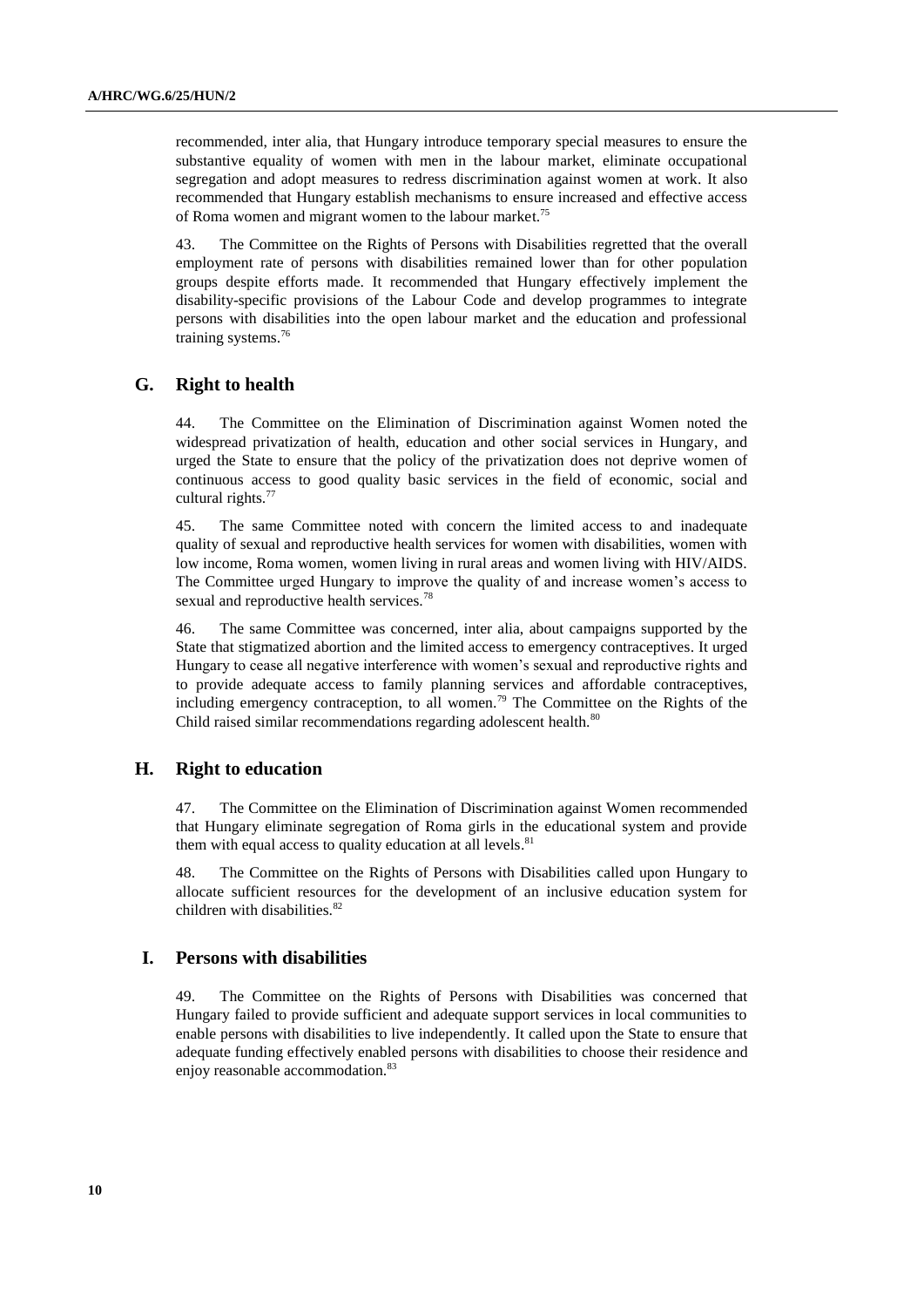50. The same Committee called upon Hungary to undertake efforts to meet the deadlines for removal of accessibility barriers set in its own legislation and policies and to additionally strengthen the monitoring mechanisms.<sup>84</sup>

51. The same Committee called upon Hungary to adopt effective and specific measures to ensure equality and prevent multiple forms of discrimination of women and girls with disabilities in its policies, and to mainstream a gender perspective in its disability-related legislation and policies.<sup>85</sup>

52. The same Committee was concerned that Act CLIV of 1997 on health care provided a legal framework for subjecting persons with disabilities whose legal capacity was restricted to medical experimentation without their free and informed consent. The Committee urged Hungary to amend that Act. <sup>86</sup> The Committee on the Elimination of Discrimination against Women urged Hungary to eliminate forced sterilization of women with disabilities.<sup>87</sup> The Committee on the Rights of Persons with Disabilities made similar recommendations.<sup>88</sup>

53. The Human Rights Committee requested information on the implementation of the strategy on deinstitutionalizing social care institutions for persons with disabilities.<sup>89</sup>

### **J. Minorities**

54. The Special Rapporteur on racism urged the Government to, inter alia: take all the necessary measures to reduce the high Roma unemployment rate;<sup>90</sup> increase efforts to eliminate racial discrimination and segregation of Roma in education;<sup>91</sup> and ensure the effective participation of Roma in political and public life and their adequate representation in Parliament and political parties. $92$ 

55. The Special Rapporteur on racism recommended that the Government develop a comprehensive national strategy to prevent and combat racial violence against Roma, and that prompt, thorough and impartial investigations of racist acts against Roma be carried out and those responsible adequately prosecuted and sanctioned.<sup>93</sup>

### **K. Migrants, refugees and asylum seekers**

56. The United Nations High Commissioner for Human Rights noted in 2015 that the Government of Hungary had built a fence on its border with Serbia and had closed the border crossings, and that a new law criminalizing irregular entry into Hungary had come into effect. He expressed concern about the callous and, in some cases, illegal actions of authorities which included denying entry to, arresting, summarily rejecting and returning refugees and using disproportionate force on migrants and refugees, as well as reportedly assaulting journalists.<sup>94</sup>

57. The Human Rights Committee requested Hungary to comment on reports that the new grounds for detention of asylum seekers were vague, that the use of bail and alternatives to detention were rare in practice and that asylum seekers were detained for lengthy periods of time.<sup>95</sup>

58. The Working Group on Arbitrary Detention stated that asylum seekers and refugees should never be held in penal conditions and the State should fully comply with the principle of non-refoulement. <sup>96</sup> It stated that the concerns expressed about the prolonged periods of administrative detention of asylum seekers and immigrants in an irregular situation deserved to be addressed as a matter of priority.<sup>97</sup>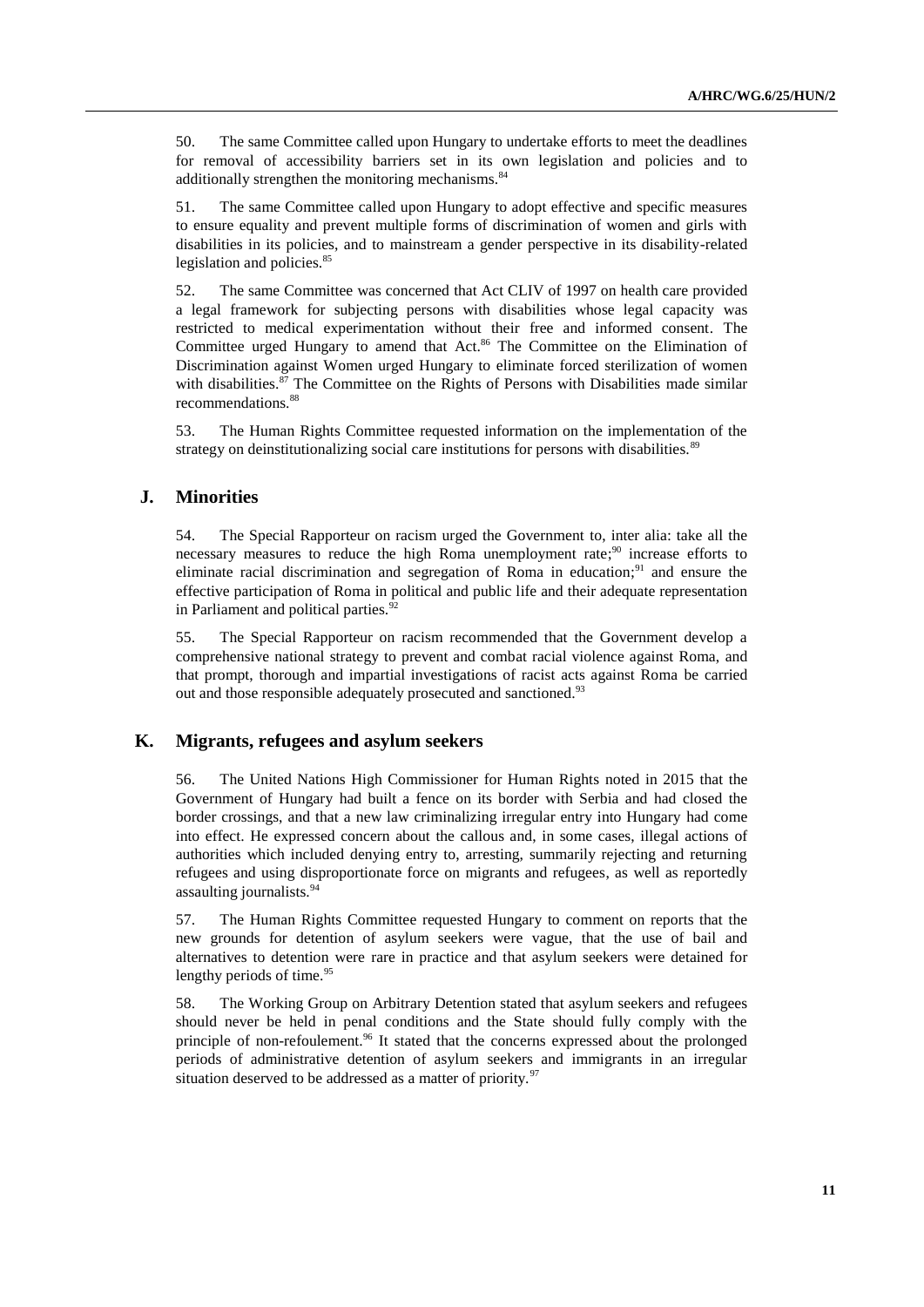59. The Working Group on Arbitrary Detention indicated that the authorities should, inter alia, assure that decisions on expulsion, return or extradition are dealt with expeditiously and follow the due process of the law and ensure that judges, magistrates, prosecutors and all law enforcement officials are trained to be able to detect hate and racially motivated crimes.<sup>98</sup>

60. The Special Rapporteur on racism reiterated the recommendation accepted by the Government during its universal periodic review to establish and implement a comprehensive integration strategy for early-stage integration of migrants, refugees and asylum seekers.<sup>99</sup> He recommended that the strategy include specific measures to prevent and eliminate racism, racial discrimination, xenophobia and intolerance against migrants, refugees and asylum seekers.<sup>100</sup>

61. The Committee on the Elimination of Discrimination against Women urged Hungary to, inter alia, ensure that migrant and asylum-seeking women receive adequate assistance and are not subjected to prolonged administrative detention.<sup>101</sup>

62. The Committee on the Rights of the Child was concerned at the lack of mechanisms in place to identify at an early stage refugee, asylum-seeking and migrant children. It recommended that the State put in place mechanisms to identify children coming from countries where there are or have been armed conflicts and who may have been involved in hostilities and ensure that the personnel responsible were trained in children's rights, child protection and interviewing skills.<sup>102</sup>

63. Regarding statelessness, the Special Rapporteur on racism urged the Government to review the provisions of Act II of 2007, especially those provisions establishing legal stay in Hungary as a precondition for applying for stateless status.<sup>103</sup>

### **L. Right to development, and environmental issues**

64. The Special Rapporteur on the implications for human rights of the environmentally sound management and disposal hazardous substances and wastes recommended that Hungary, inter alia: expedite promulgation of the regulations of the new Waste Act to assure protection against the adverse impact of hazardous substances;<sup>104</sup> shift the focus from disposal of waste to its prevention and reduction;<sup>105</sup> strengthen transparency and accountability mechanisms; and take measures to address gross negligence in duty.<sup>106</sup>

#### *Notes*

<sup>1</sup> Unless indicated otherwise, the status of ratification of instruments listed in the table may be found on the official website of the United Nations Treaty Collection database, Office of Legal Affairs of the United Nations Secretariat[, http://treaties.un.org/.](http://treaties.un.org/) Please also refer to the United Nations compilation on Hungary from the previous cycle (A/HRC/WG.6/11/HUN/2).

| $2\degree$ The following abbreviations have been used in the present document: |                                                                         |  |
|--------------------------------------------------------------------------------|-------------------------------------------------------------------------|--|
| <b>ICERD</b>                                                                   | International Convention on the Elimination of All Forms of Racial      |  |
|                                                                                | Discrimination                                                          |  |
| <b>ICESCR</b>                                                                  | International Covenant on Economic, Social and Cultural Rights          |  |
| <b>OP-ICESCR</b>                                                               | <b>Optional Protocol to ICESCR</b>                                      |  |
| <b>ICCPR</b>                                                                   | International Covenant on Civil and Political Rights                    |  |
| ICCPR-OP 1                                                                     | <b>Optional Protocol to ICCPR</b>                                       |  |
| <b>ICCPR-OP 2</b>                                                              | Second Optional Protocol to ICCPR, aiming at the abolition of the death |  |
|                                                                                | penalty                                                                 |  |
| <b>CEDAW</b>                                                                   | Convention on the Elimination of All Forms of Discrimination against    |  |
|                                                                                | Women                                                                   |  |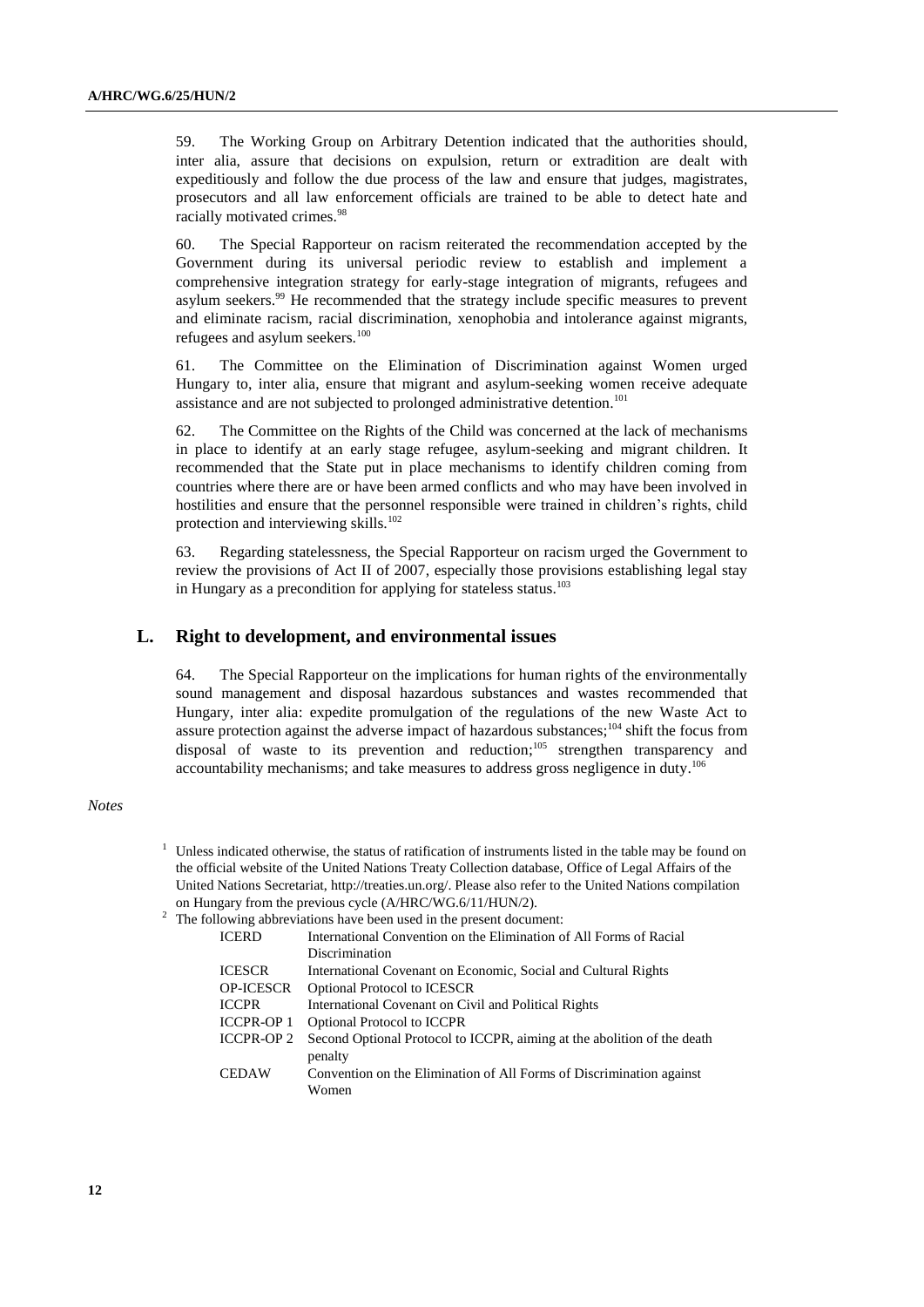| <b>OP-CEDAW</b> | <b>Optional Protocol to CEDAW</b>                                                             |
|-----------------|-----------------------------------------------------------------------------------------------|
| CAT             | Convention against Torture and Other Cruel, Inhuman or Degrading                              |
|                 | <b>Treatment or Punishment</b>                                                                |
| OP-CAT          | Optional Protocol to CAT                                                                      |
| CRC             | Convention on the Rights of the Child                                                         |
| OP-CRC-AC       | Optional Protocol to CRC on the involvement of children in armed conflict                     |
| OP-CRC-SC       | Optional Protocol to CRC on the sale of children, child prostitution and child<br>pornography |
| OP-CRC-IC       | Optional Protocol to CRC on a communications procedure                                        |
| ICRMW           | International Convention on the Protection of the Rights of All Migrant                       |
|                 | Workers and Members of Their Families                                                         |
| CRPD            | Convention on the Rights of Persons with Disabilities                                         |
| OP-CRPD         | <b>Optional Protocol to CRPD</b>                                                              |
| <b>ICPPED</b>   | International Convention for the Protection of All Persons from Enforced                      |
|                 | Disappearance                                                                                 |

- 3 Individual complaints: ICCPR-OP 1, art. 1; OP-CEDAW, art. 1; OP-CRPD, art. 1; OP-ICESCR, art. 1; OP-CRC-IC, art. 5; ICERD, art. 14; CAT, art. 22; ICRMW, art. 77; and ICPPED, art. 31. Inquiry procedure: OP-CEDAW, art. 8; CAT, art. 20; ICPPED, art. 33; OP-CRPD, art. 6; OP-ICESCR, art. 11; and OP-CRC-IC, art. 13. Inter-State complaints: ICCPR, art. 41; ICRMW, art. 76; ICPPED, art. 32; CAT, art. 21; OP-ICESCR, art. 10; and OP-CRC-IC, art. 12. Urgent action: ICPPED, art. 30.
- <sup>4</sup> Protocol to Prevent, Suppress and Punish Trafficking in Persons, Especially Women and Children, supplementing the United Nations Convention against Transnational Organized Crime.
- <sup>5</sup> 1951 Convention relating to the Status of Refugees and its 1967 Protocol, 1954 Convention relating to the Status of Stateless Persons, and 1961 Convention on the Reduction of Statelessness.
- <sup>6</sup> Geneva Convention for the Amelioration of the Condition of the Wounded and Sick in Armed Forces in the Field (First Convention); Geneva Convention for the Amelioration of the Condition of Wounded, Sick and Shipwrecked Members of Armed Forces at Sea (Second Convention); Geneva Convention relative to the Treatment of Prisoners of War (Third Convention); Geneva Convention relative to the Protection of Civilian Persons in Time of War (Fourth Convention); Protocol Additional to the Geneva Conventions of 12 August 1949, and relating to the Protection of Victims of International Armed Conflicts (Protocol I); Protocol Additional to the Geneva Conventions of 12 August 1949, and relating to the Protection of Victims of Non-International Armed Conflicts (Protocol II); and Protocol Additional to the Geneva Conventions of 12 August 1949, and relating to the Adoption of an Additional Distinctive Emblem (Protocol III). For the official status of ratifications, see International Committee of the Red Cross, www.icrc.org/ihl.
- 7 International Labour Organization (ILO) Forced Labour Convention, 1930 (No. 29); Abolition of Forced Labour Convention, 1957 (No. 105); Freedom of Association and Protection of the Right to Organise Convention, 1948 (No. 87); Right to Organise and Collective Bargaining Convention, 1949 (No. 98); Equal Remuneration Convention, 1951 (No. 100); Discrimination (Employment and Occupation) Convention, 1958 (No. 111); Minimum Age Convention, 1973 (No. 138); Worst Forms of Child Labour Convention, 1999 (No. 182).
- 8 ILO Indigenous and Tribal Peoples Convention, 1989 (No. 169), and Domestic Workers Convention, 2011 (No. 189).
- <sup>9</sup> See CRC/C/HUN/CO/3-5, para. 60.
- <sup>10</sup> See CEDAW/C/HUN/CO/7-8 and Corr.1, para. 43.
- $11$  Ibid., paras. 20-23 and 40.
- <sup>12</sup> A/HRC/20/33/Add.1, para. 75.
- <sup>13</sup> Ibid., para. 76.
- <sup>14</sup> See CRC/C/HUN/CO/3-5, paras. 13-14.<br><sup>15</sup> See CEDAW/C/HUN/CO/7-8 and Corr
- <sup>15</sup> See CEDAW/C/HUN/CO/7-8 and Corr.1, paras. 12-13.<br><sup>16</sup> See A/HBC/27/48/Add 4, para. 130 (n)
- <sup>16</sup> See A/HRC/27/48/Add.4, para. 130 (n).<br><sup>17</sup> See CEDAW/C/HUN/CO/7, 8 and Corr
- <sup>17</sup> See CEDAW/C/HUN/CO/7-8 and Corr.1, paras. 12-13. See also A/HRC/20/33/Add.1, para. 78.<br><sup>18</sup> See A/HRC/20/33/Add.1, para. 78.
- <sup>18</sup> See A/HRC/20/33/Add.1, para. 78.
- <sup>19</sup> See CEDAW/C/HUN/CO/7-8 and Corr.1, paras. 14-15.<br><sup>20</sup> See CRPD/C/HUN/CO/1, paras. 51.52.
- See CRPD/C/HUN/CO/1, paras. 51-52.
- <sup>21</sup> See CRC/C/HUN/CO/3-5, paras. 13-14.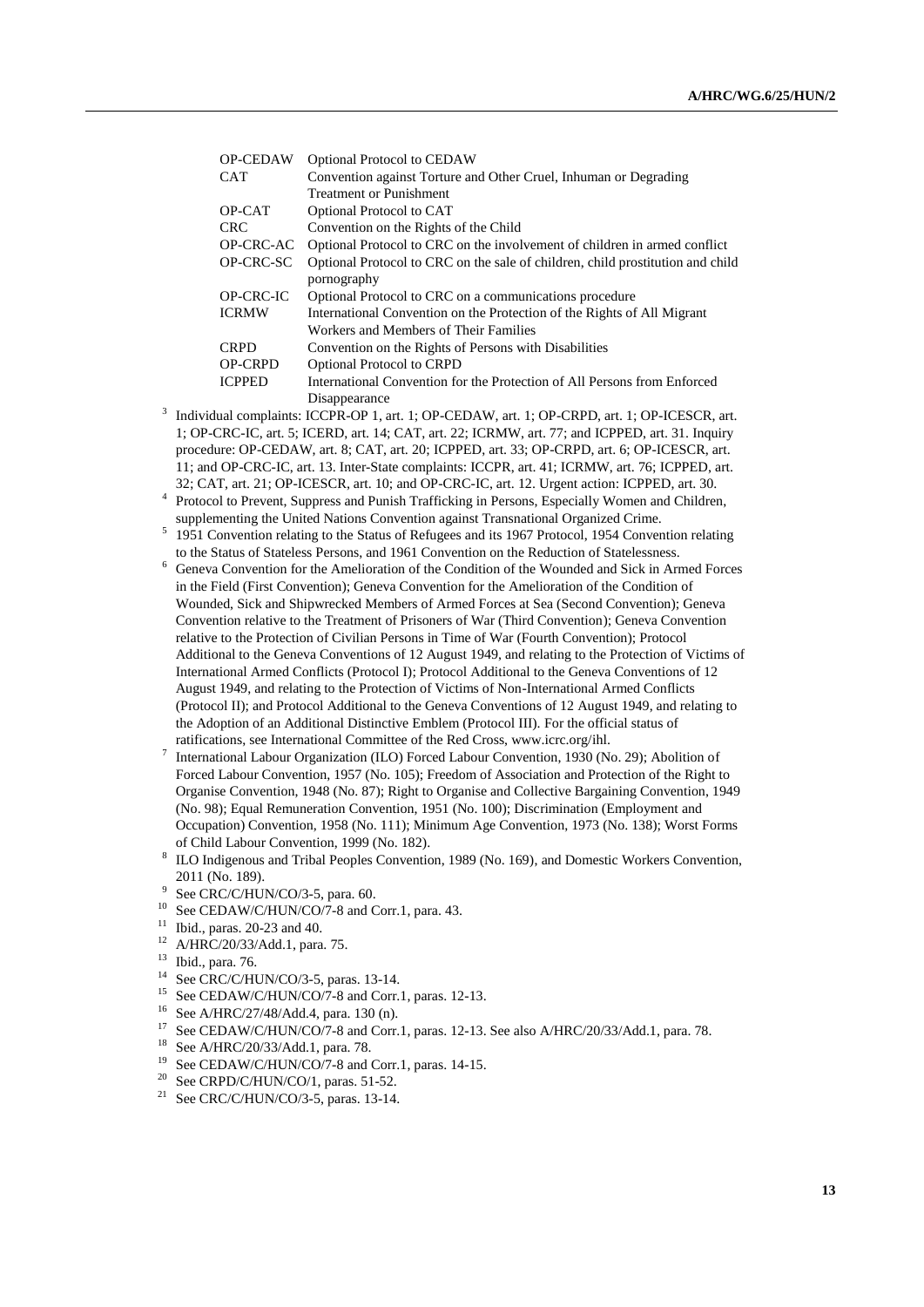- <sup>22</sup> See CCPR/C/HUN/CO/5, para. 23.<br><sup>23</sup> CCPR/C/HUN/CO/5/Add 1
- CCPR/C/HUN/CO/5/Add.1.
- <sup>24</sup> Additional follow-up information sent by the Government of Hungary on 1 December 2014. Available from [http://tbinternet.ohchr.org/\\_layouts/treatybodyexternal/](http://tbinternet.ohchr.org/_layouts/treatybodyexternal/Download.aspx?symbolno=INT%2fCCPR%2fFCO%2fHUN%2f19858&Lang=en) [Download.aspx?symbolno=INT%2fCCPR%2fFCO%2fHUN%2f19858&Lang=en.](http://tbinternet.ohchr.org/_layouts/treatybodyexternal/Download.aspx?symbolno=INT%2fCCPR%2fFCO%2fHUN%2f19858&Lang=en)
- <sup>25</sup> Additional follow-up information sent by the Government of Hungary on 26 February 2015. Available from http://tbinternet.ohchr.org/\_layouts/treatybodyexternal/
- Download.aspx?symbolno=INT%2fCCPR%2fFCO%2fHUN%2f19858&Lang=en.
- <sup>26</sup> See CEDAW/C/HUN/CO/7-8 and Corr.1, para. 44.
- $^{27}$  CEDAW/C/HUN/CO/7-8/Add.1.
- <sup>28</sup> Letter dated 22 September 2015 from the Committee on the Elimination of Discrimination against Women addressed to the Permanent Representative of Hungary to the United Nations Office and other international organizations in Geneva, pp. 2-4. Available from [http://tbinternet.ohchr.org/Treaties/CEDAW/Shared%20Documents/HUN/INT\\_CEDAW\\_FUL\\_HUN](http://tbinternet.ohchr.org/Treaties/CEDAW/Shared%20Documents/HUN/INT_CEDAW_FUL_HUN_21737_E.pdf) [\\_21737\\_E.pdf.](http://tbinternet.ohchr.org/Treaties/CEDAW/Shared%20Documents/HUN/INT_CEDAW_FUL_HUN_21737_E.pdf)
- $29$  See CRPD/C/HUN/CO/1, para. 56.
- <sup>30</sup> Response submitted by Hungary to the recommendations of the Committee following the examination of the initial report under the follow-up procedure. Available from http://tbinternet.ohchr.org/ \_layouts/treatybodyexternal/Download.aspx?symbolno=INT%2fCRPD%2fAFR%2fHUN%2f16078 &Lang=en.
- <sup>31</sup> CRPD/C/10/D/4/2011, CRPD/C/9/D/1/2010.
- <sup>32</sup> CRPD/C/10/D/4/2011, CRPD/C/9/D/1/2010.
- <sup>33</sup> See CCPR/C/HUN/QPR/6, para. 1 (communications No. 410/1990, *Párkányi v. Hungary*, No. 521/1992, *Kulomin v. Hungary* and No. 852/1999, *Borisenko v. Hungary*).
- <sup>34</sup> For the titles of special procedures mandate holders, see www.ohchr.org/EN/HRBodies/SP/Pages/Welcomepage.aspx.
- $35$  See CRC/C/HUN/CO/3-5, paras. 13, 14 and 58.
- <sup>36</sup> OHCHR Report 2011, pp. 125, 129, 133, 151, 152, 156, 168; OHCHR Report 2012, pp. 117, 120, 121, 124, 137, 140, 143, 144, 148, 161; OHCHR Annual Report 2013, pp. 131, 135, 139, 156, 159, 160, 167, 177; and OHCHR Report 2015 (forthcoming).
- <sup>37</sup> See CEDAW/C/HUN/CO/7-8 and Corr.1, paras. 18-19.
- $^{38}$  Ibid., paras. 8-9.
- See CEDAW/C/HUN/CO/7-8 and Corr.1, paras. 36-37.
- <sup>40</sup> See CRC/C/HUN/CO/3-5, paras. 46-47.
- <sup>41</sup> See A/HRC/20/33/Add.1, para. 65.
- <sup>42</sup> Ibid., para. 66; see also para. 69.
- <sup>43</sup> Ibid., para. 70.
- <sup>44</sup> See A/HRC/27/48/Add.4, para. 130 (k).
- <sup>45</sup> See CRC/C/HUN/CO/3-5, paras. 19-20.
- <sup>46</sup> See CRPD/C/HUN/CO/1, para. 42.
- <sup>47</sup> See CEDAW/C/HUN/CO/7-8 and Corr.1, paras. 22-23.
- <sup>48</sup> OHCHR press briefing notes on Hungary, Yemen, and Saudi Arabia. Geneva, 22 May 2015. Available from www.ohchr.org/EN/NewsEvents/Pages/DisplayNews.aspx? NewsID=16001&LangID=E.
- <sup>49</sup> See CEDAW/C/HUN/CO/7-8 and Corr.1, paras. 20-21.
- <sup>50</sup> Ibid.
- <sup>51</sup> See CRC/C/OPSC/HUN/CO/1, paras. 17-18.
- $^{52}$  Ibid., paras. 25-26.
- See CEDAW/C/HUN/CO/7-8 and Corr.1, paras. 22-23.
- <sup>54</sup> See CRC/C/OPSC/HUN/CO/1, paras. 15-16.<br><sup>55</sup> See CBC/C/HUN/CO/2, 5, paras. <sup>22, 24</sup>.
- <sup>55</sup> See CRC/C/HUN/CO/3-5, paras. 33-34.<br><sup>56</sup> See A/HPC/27/48/Add 4, para. 75: see a
- See A/HRC/27/48/Add.4, para. 75; see also para. 77.
- $^{57}$  Ibid., para. 126.
- $^{58}$  Ibid., paras. 56-57; see also para. 61.<br> $^{59}$  Ibid., para. 128
- $^{59}$  Ibid., para. 128.<br><sup>60</sup> See CRC/C/HII
- See CRC/C/HUN/CO/3-5, paras. 56-57.